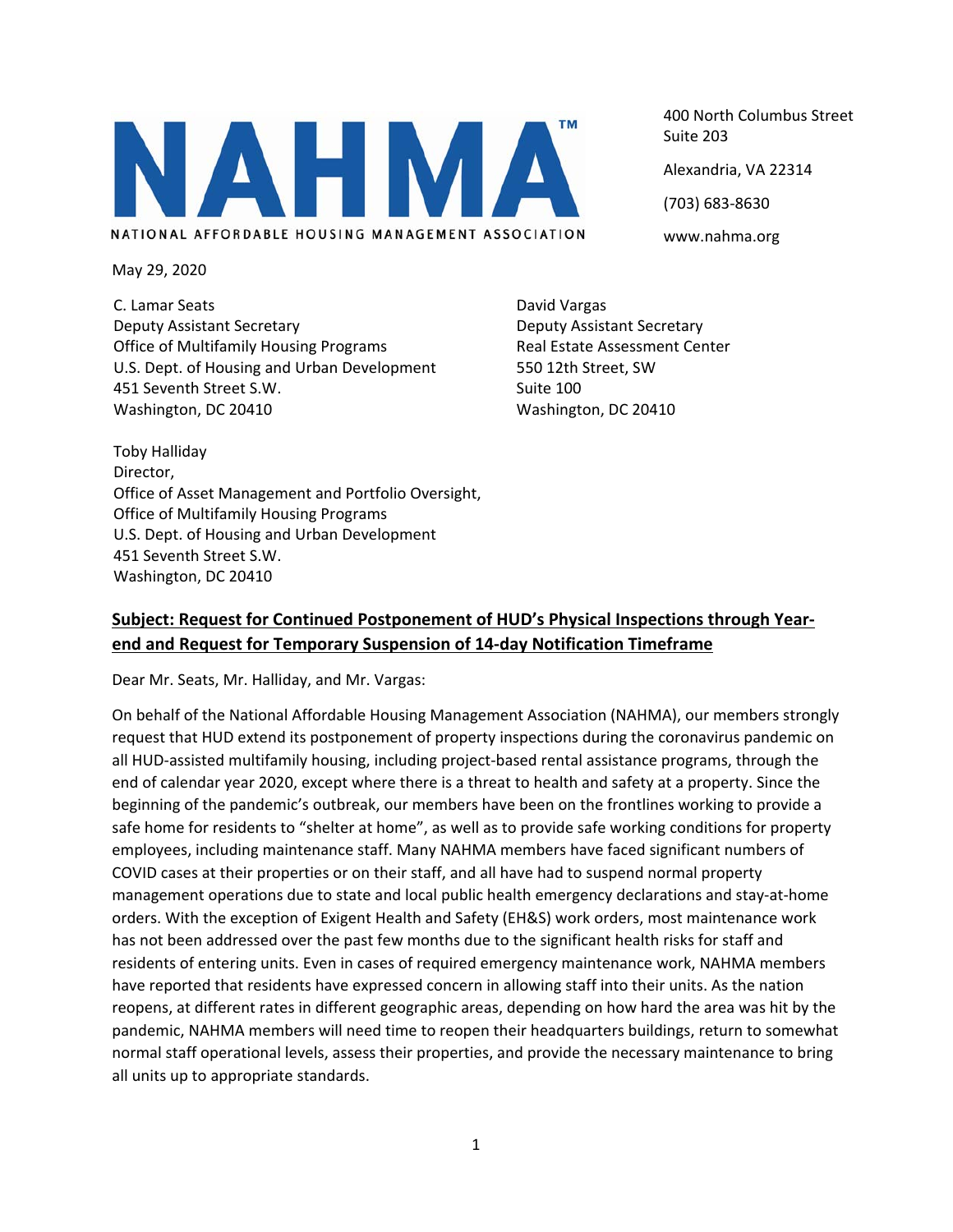To provide adequate time for NAHMA members to reopen, recover, assess and address maintenance needs across the entire portfolio across the country, we ask that HUD continue its postponement of property inspections on all HUD‐assisted multifamily housing through the end of calendar year 2020.

At a minimum, if an extension of the physical inspection moratorium through the end of 2020 is not possible, we would ask HUD to consider other approaches that might mitigate the potential significant health risks and portfolio‐wide negative scoring impacts resulting from operational disruptions caused by the pandemic. Such approaches could include, for the remainder of 2020, or even into early 2021:

- Scheduling physical inspections only for properties that scored 60 or below on their most recent REAC inspection;
- Applying an NSPIRE-demo-type approach to all physical inspections, in that properties would be inspected but not receive a specific score, but findings would be documented and work would need to be accomplished to address the findings;
- Phasing in the restart of physical inspections on a geographic basis, determined by how hard the area was hit by coronavirus cases, instead of having one "restart" date applicable at the same time across the country;
- Phasing in the restart of physical inspections on the basis of types of properties, with senior / special needs properties being last on the list of properties being scheduled for inspections.

On a separate but related issue, NAHMA strongly urges REAC to waive the drastically shortened physical inspection 14‐day notification timeframe for assisted housing properties, as announced on February 22, 2019 through PIH Notice 2019‐02. To ensure the maximum safety of residents, management staff, and inspectors, we strongly urge a temporary return to scheduling a physical property inspection in a 30 to 60 day timeframe. HUD should consider the health and safety risks of all parties involved and provide some flexibility given the logistical impacts of the pandemic. For example, many NAHMA members are multistate companies and travel options will likely not be readily available until well into 2021, according to recent reports from the airlines. Due to these logistical and remaining health and safety concerns, property owners and managers will simply not be able to meet the exact 14‐day schedule for property inspections. What was an infeasible and burdensome requirement for both property managers and affordable housing residents before the pandemic will now be beyond tenable.

NAHMA's membership represents 75 percent of the affordable housing management industry, and includes its most distinguished multifamily owners and management companies across the country. NAHMA members take great pride in providing quality housing that offers a safe, healthy environment for their residents. As property owners and managers, NAHMA members understand the agency's efforts to ensure portfolio compliance during this time of crisis; however, we feel those efforts must be fair and realistic in light of the incredible negative impacts of the pandemic. Our membership shares the agency's goal of providing quality affordable housing to low‐and moderate‐income households, in particular by consistently maintaining subsidized properties in good physical condition and providing a quality of life for residents.

We thank you for your urgent consideration of these matters, and we look forward to working together to advance our shared goal of providing quality housing and improving economic opportunity for communities across the country. Please do not hesitate to reach out with questions to Kris Cook,